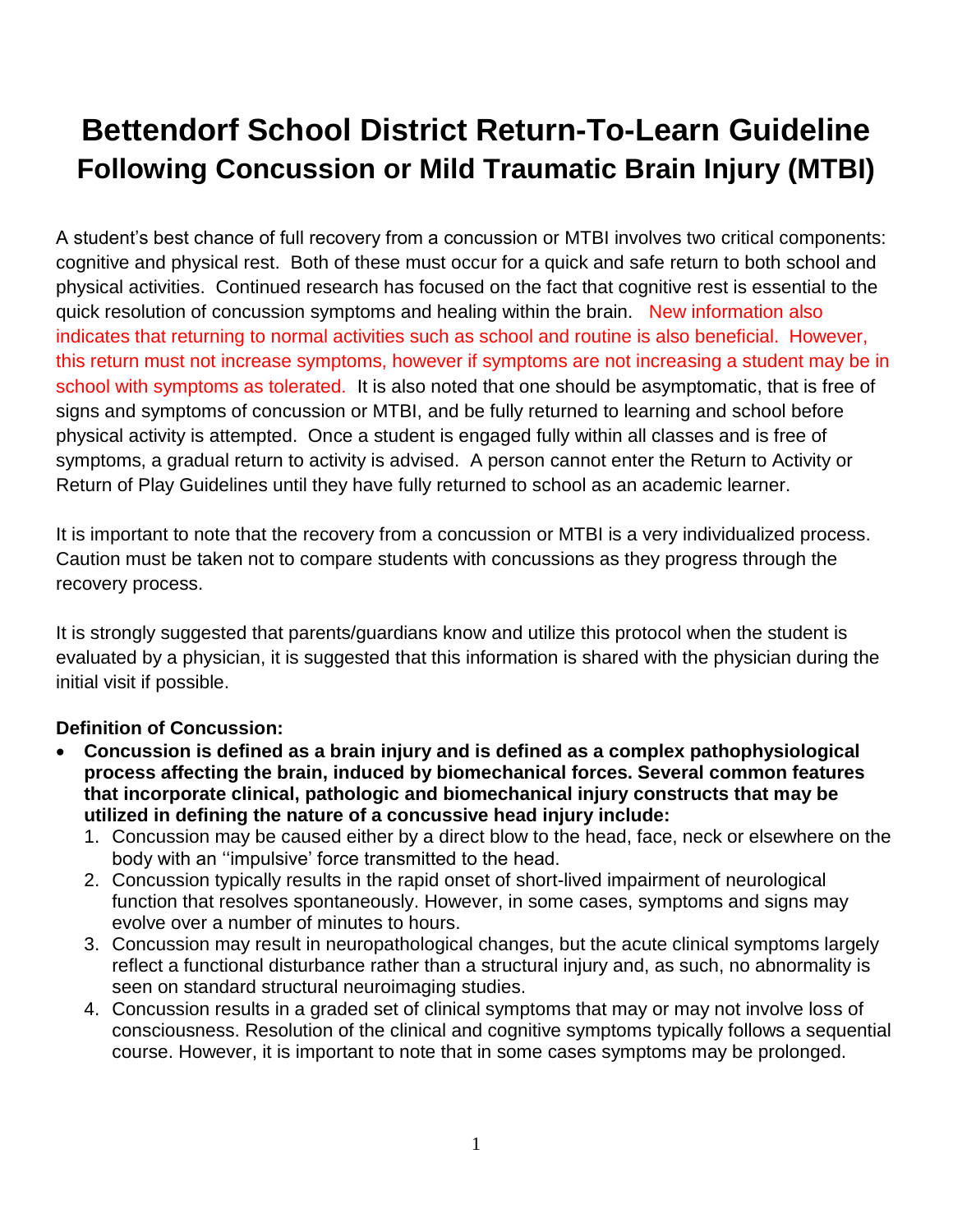The preceding definition is from the Consensus Statement on Concussion in Sport 4th International Conference on Concussion in Sport Held in Zurich, November 2012.

### **Sign and Symptom of a Concussion:**

- □ Signs observed
	- o Appears to be dazed or stunned
	- o Is confused about assignment
	- o Forgets plays
	- o Is unsure of game, score, or opponent
	- o Moves clumsily
	- o Answers questions slowly
	- o Loses consciousness (even temporarily)
	- o Shows behavior or personality change
	- o Forgets events prior to hit (retrograde amnesia)
	- o Forgets events after hit (anterograde amnesia)
- □ Symptoms reported by athlete
	- o Headache
	- o Nausea or vomiting
	- o Balance problems or dizziness
	- o Double or fuzzy vision
	- o Sensitivity to light or noise
	- o Feeling sluggish, tired, or "foggy"
	- o Change in sleep pattern
	- o Concentration or memory problems
	- o Numbness or tingling
	- o Does not "feel right"
	- o Irritable, Nervous and/or Sad
	- o More emotional than usual
	- o Sleep more/less than usual
	- o Has trouble falling asleep

#### **Additional Concussion Information and Definitions**

**Second Impact Syndrome (SIS)** is also a very real concern and can be potentially catastrophic. According to the Center for Disease Control and Prevention (CDC) a repeat concussion that occurs before the brain recovers from the first, usually with a short period of time (hours, days, or weeks), can slow recovery or increase the likelihood of having long term problems. In rare case, repeat concussions can result in brain swelling, permanent brain damage, and even death. The CDC refers to this more serious condition as **Second Impact Syndrome**. SIS in short is suffering a second MTBI or concussion while the brain is recovering from an initial MTBI or concussion and thus potentially leading to a higher level of brain damage and catastrophic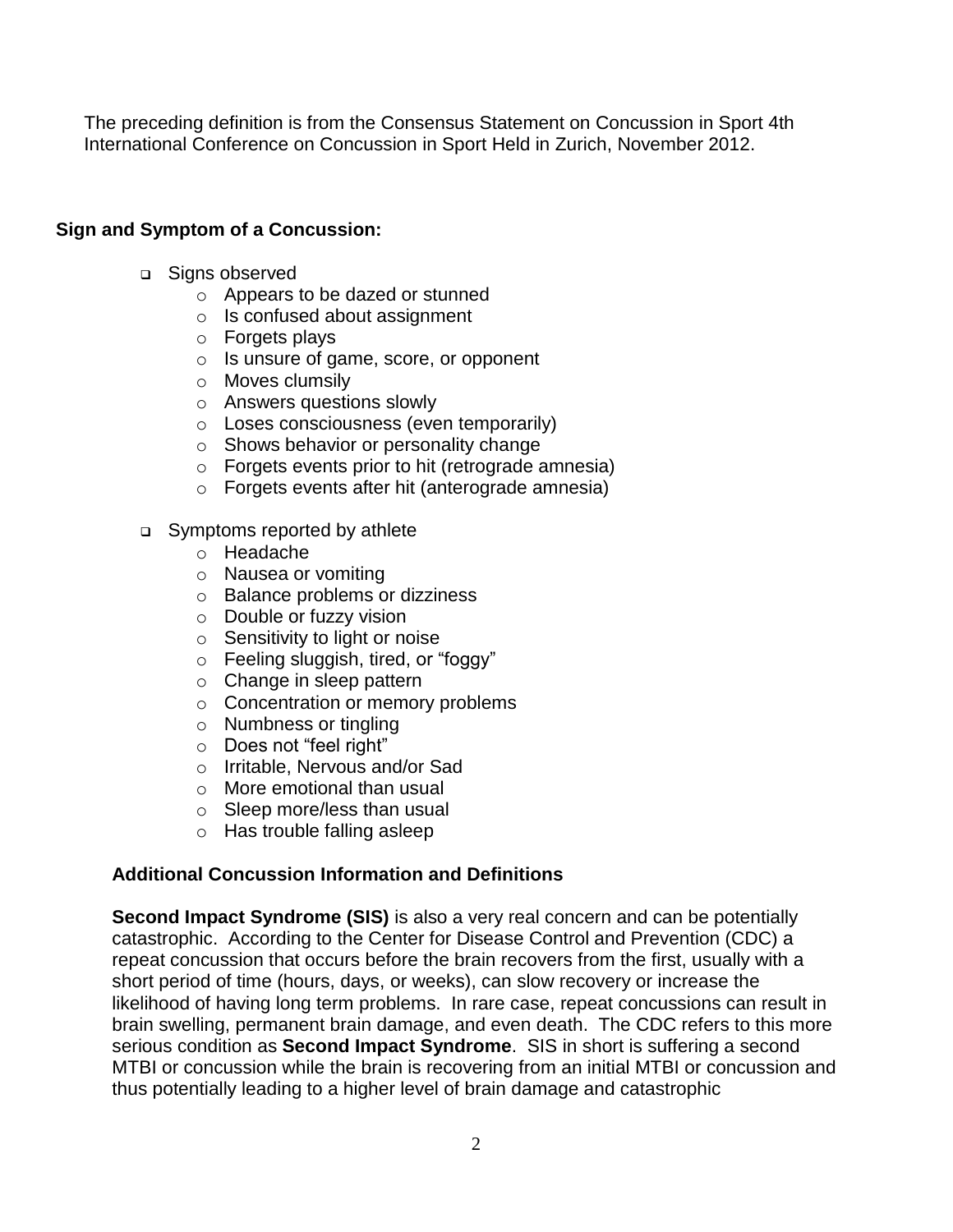consequences. SIS is believed to have been the cause of approximately 30-40 deaths over the last decade. The risk of SIS is real, and following a gradual return to play protocol after sustaining a MTBI or concussion can greatly reduce the chances of this potentially life threating condition.

In addition, with every MTBI or concussion there is a risk of developing **Post-Concussion Syndrome (PCS)**. According to the Mayo Clinic, PCS is a complex disorder in which a combination of post-concussion symptoms may last for weeks and sometimes months after the injury that caused the initial concussion. Symptoms of PCS may include but are not limited to chronic headaches, fatigue, sleep difficulties, personality change, increased irritability, increased emotional feelings, sensitivity to light and noise, dizziness, and deficits in short-term memory and general academic functioning. PCS can be very disabling for an athlete, and may be permanent in some cases. The majority of athletes who experience MTBI or concussion are likely to recover fully without experiencing long term detrimental effects of MTBI or concussion.

**Chronic Traumatic Encephalopathy (CTE)** is a progressive degenerative disease of the brain found in individuals with a history of repetitive brain trauma, including symptomatic concussions as well as asymptomatic sub-concussive hits to the head. Several retired professional athletes have been diagnosed postmortem with CTE. Recent reports have been published of neuropathologically confirmed CTE in retired professional football players and other athletes who have a history of repetitive brain trauma. This trauma triggers progressive degeneration of the brain tissue, including the build-up of an abnormal protein called tau. These changes in the brain can begin months, years, or even decades after the last brain trauma or end of active athletic involvement. The brain degeneration is associated with memory loss, confusion, impaired judgment, impulse control problems, aggression, depression, and, eventually, progressive dementia. As serious as CTE is, it has also been reported that many former athletes show no symptoms of CTE or any other neurological disorder and have sustained the same number of sub-concussive hits to the head. The bottom line is CTE is real and can happen, but one never knows until much later in life due to the nature of CTE's lengthy progression in the brain.

**Cognitive Stimulation** includes activities such as driving, video games, computers, text messaging, cell phone use, loud and/or bright environments, television, reading and studying and mental focus in which the student may partake.

**Physical Activity** includes any type of sustained activity such as physical education, sports activities, and strength or cardiovascular conditioning, or even long walks. Any type of activity that could raise the heart rate or respiration of an individual beyond what they would have in normal activities of daily living.

.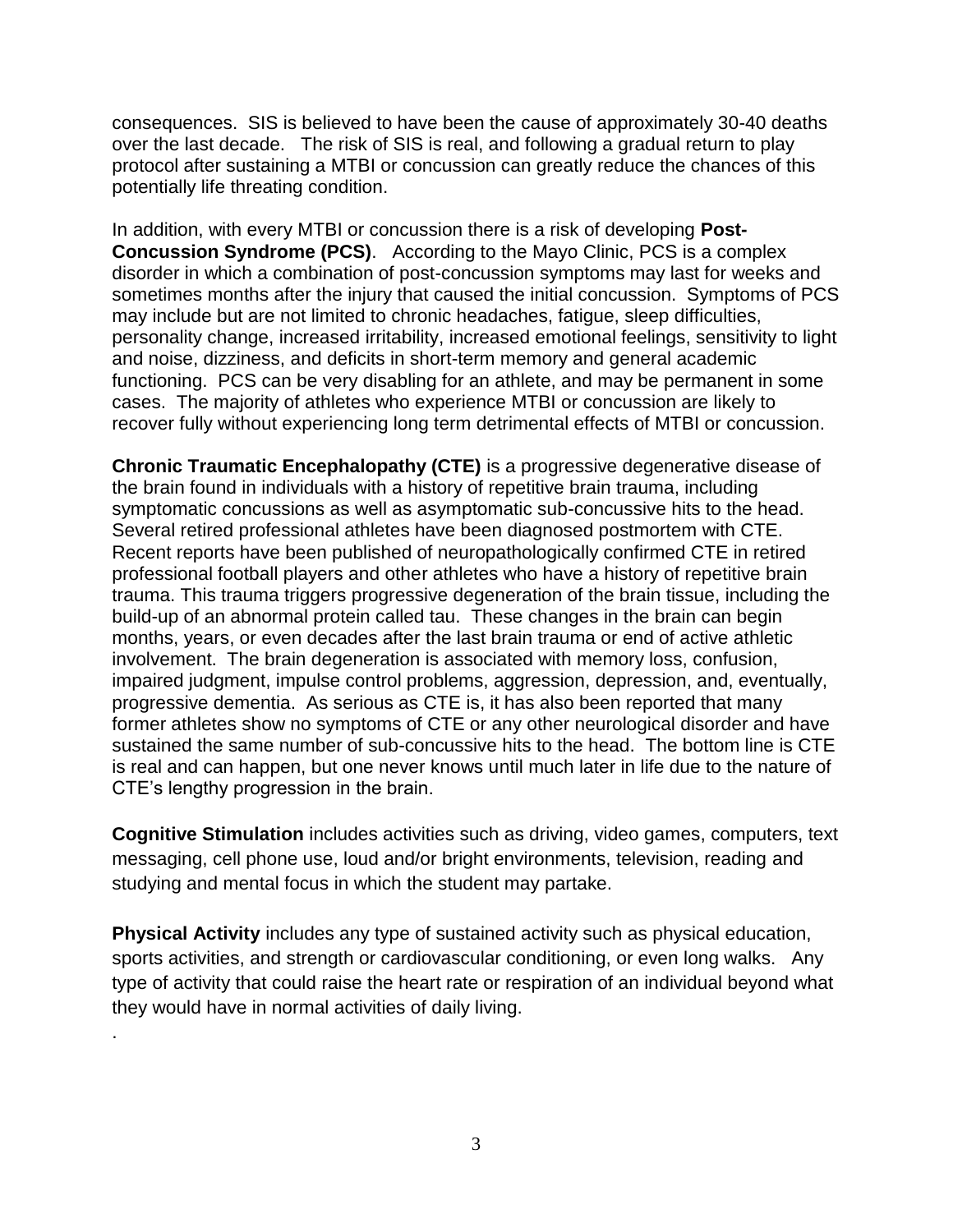#### **Information for the Parent, Student, and Teachers**

- It is recommended that students who are experiencing concussion-like symptoms be examined by their physician or qualified health care professional.
- *For the Return to Learn Guideline to be initiated, the student must be evaluated by a healthcare professional and documentation must be provided to the school. This documentation may come from qualified medical professional the student sees outside the school setting or from within the school district, from district medical professionals, this includes Team Physicians, Certified Athletic Trainers, and School Nurses.*
- For every day the student is within Stages 1-3 of the following guideline, they will be granted the same number of days to complete missed academic work after they have reached stage 4.
- The student will be granted adequate time to complete missed academic work based on the amount of time needed for complete recovery. This amount of time will be determined jointly between the school district health care professionals and the teachers of the injured student.
- The teacher has the option of assigning the student a grade of incomplete (I) for the quarter, final and/or semester grade if needed to grant adequate time after the student is fully recovered to complete the needed academic work required.
- It is important that once the student has returned to school that they report to the Certified Athletic Trainer or School Nurse multiple times daily in order to monitor symptoms as well as to determine progression to the next stage within the Return-to-Learn Guideline and if necessary the Return-to- Activity/Play Guidelines. These symptoms checks are best done three times; before school, after or right before lunch, and finally at the end of the day prior to the student leaving for the day.
- A student may be asked to return home to rest cognitively and physically if symptom increase during the day and it is noted by the district medical professional. In these cases a parent/guardian will be notified as well as the school attendance office.
- As the student progresses through Stages 1-3, teachers should be prepared to apply "mastery learning" criteria within their subject matter. By identifying essential academic work, the student's recovery will be aided by reducing anxiety levels related to the perceived volume of work that will be required once they are medically cleared to resume a full academic load.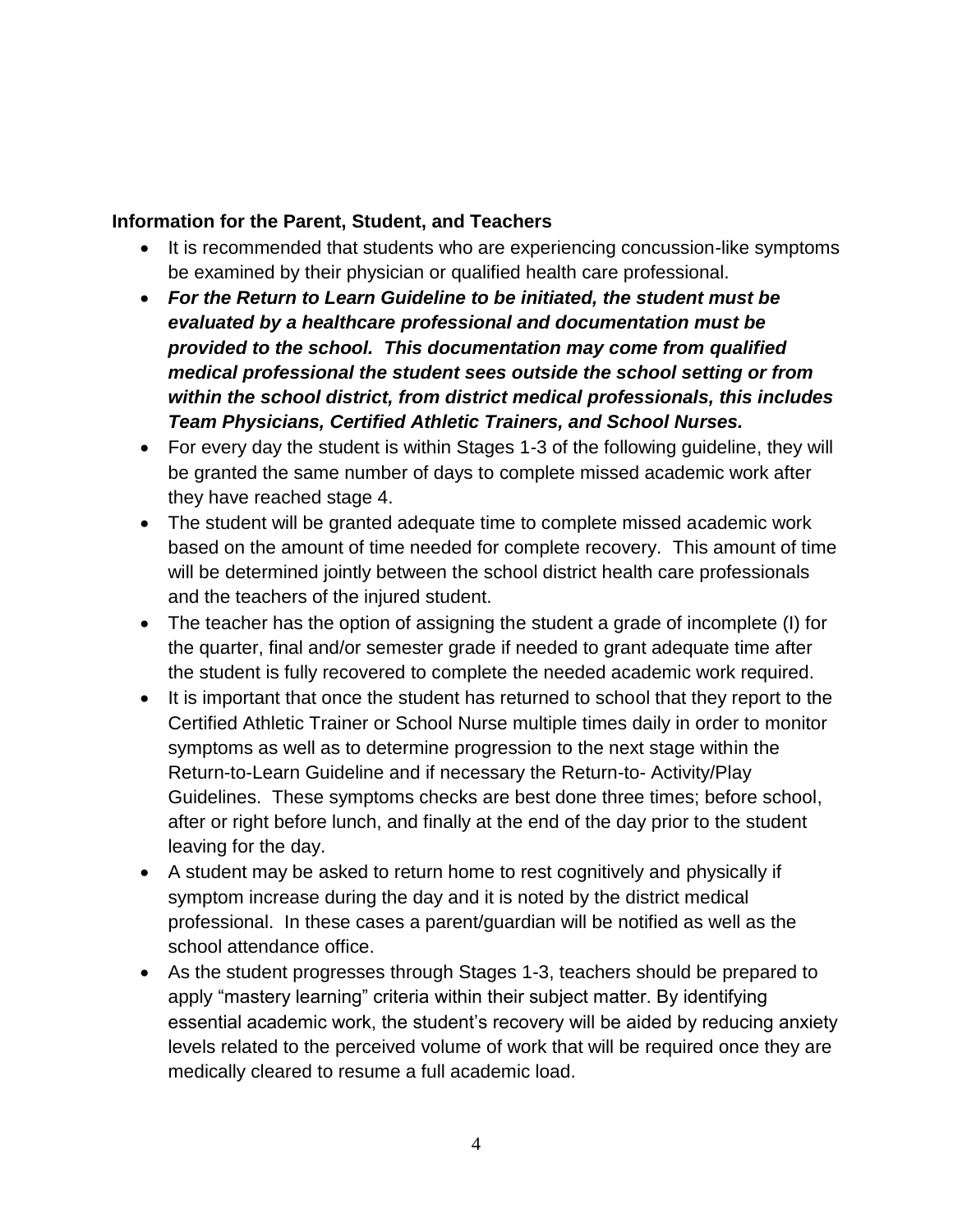• In most cases, if the student involved is a Bettendorf High School Student Athlete participating in school sponsored athletics the Certified Athletic Trainer will likely take the lead role of monitoring the student's return and recovery, and if the student is not a student athlete the School Nurse will like take the lead role of monitoring the student's return and recovery. It is also expected and noted that both the School Nurse and Certified Athletic Trainers work together to help insure that all students are receiving quality care and support as needed.

#### **Return-to-Learn Guideline**

#### **Stage 1: No School Attendance, emphasize cognitive and physical rest**

Characteristics

- Severe concussion symptoms at rest, thus a student should not be in a school setting and should stay home to cognitively and physically rest.
- No tests, quizzes, or homework should be given or done at home until student attends school and had met with school district medical professionals.
- Signs of Symptoms of Concussion or MTBI are likely present.
- Students may not be able to read from a book or computer for more than 10 minutes without an increase in symptoms.
- Teachers/Student Services provide student with copies of class notes (teacher or student generated).
- No Physical Activity

Progress to stage 2 when:

- Decreased Concussion Symptoms to levels in which the student finds it tolerable and can function at school with activities normally required in a school day (except physical activity as defined by the guideline).
- Ability to do light reading from a book or computer for 10 minutes without increased symptoms

# **\*Students who remain in Stage 1 for more than one week should be revaluated by a physician or qualified health care provider in order to continue academic modifications and to determine if additional medical treatments or evaluations may be necessary.**

\*It is important that once the student has returned to school that they report to the Certified Athletic Trainer or School Nurse multiple times daily in order to monitor symptoms as well as to determine a student's readiness to progress to the next stage within the Return-to-Learn Guideline.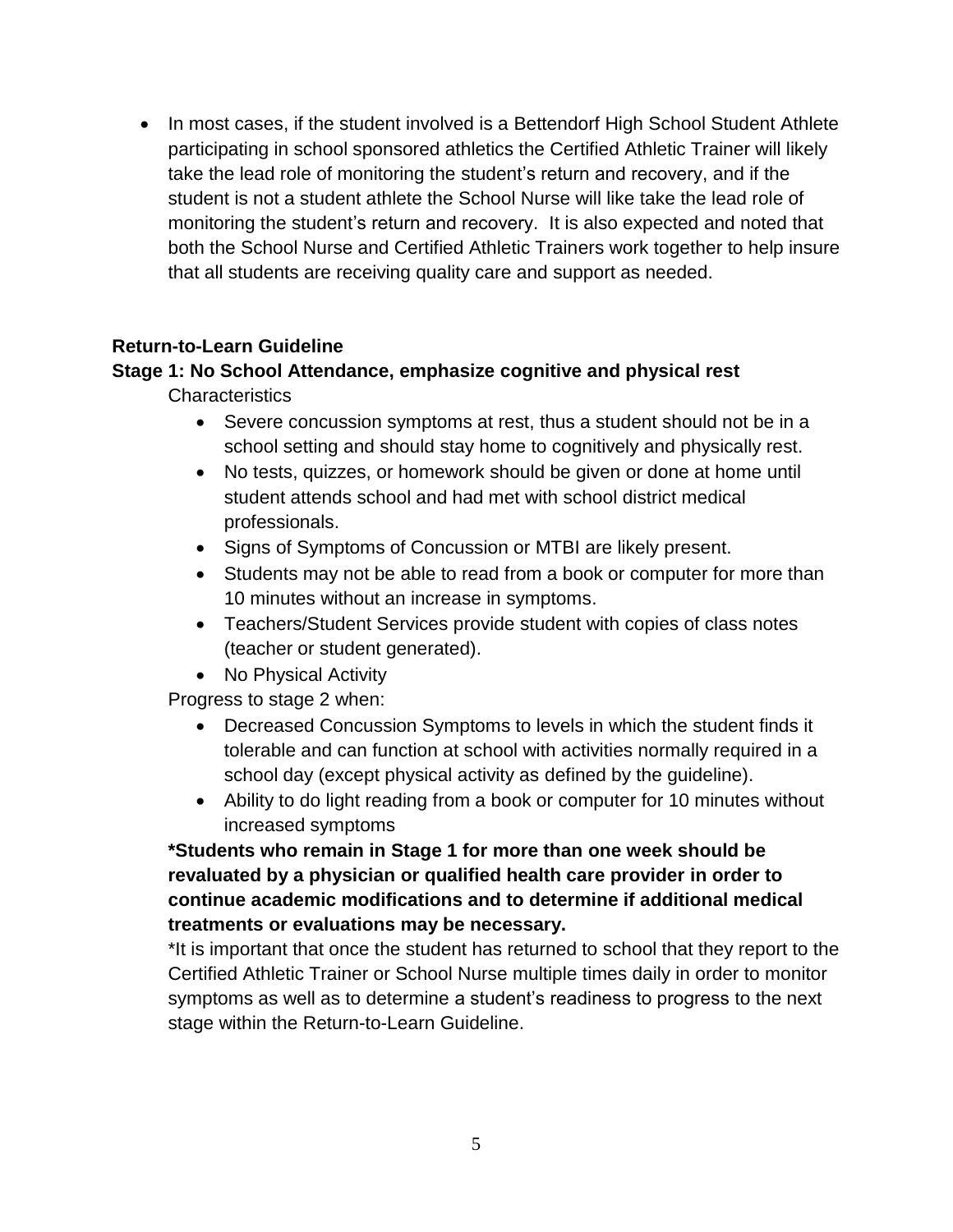**Stage 2:** Return to School, option for modified daily class schedule **Characteristics** 

- Mild symptoms at rest, increasing with mental activity
- May reduce length of school day as symptoms warrant
	- o Option: Obtain a "five minute pass" from the School Nurse/Certified Athletic Trainer in order to avoid noisy, crowded hallways between class periods: arranged by School Nurse/Certified Athletic Trainer
	- $\circ$  Option: Attend  $\frac{1}{2}$  days block 1 and 2 one day and block 3 and 4 the next.
- Wear sunglasses when viewing Smart Boards (Note Required)
- No tests, quizzes, or homework
- Provide student with copies of class notes (teacher or student generated)
- NO Physical Education Classes and/or sports activities
	- o Option: If enrolled in Physical Education Classes the student may go to a quiet area assigned by school district medical professionals during Physical Education Class.
- Report multiple times daily to Athletic Trainer or School Nurse for symptom checks.

Progress to stage 3 when:

- Each of the student's classes has been attended at least once.
- School activity does not increase symptoms in shortened days or modifications.
- Overall symptoms continue to decrease.

\*It is important to note that the student may still be experiencing mild symptoms and still progress into Stage 3.

**Stage 3:** Full day of school, doesn't include Physical Education or Athletic Performance **Characteristics** 

- Symptom-free at rest (usually meaning they start the day symptom free when they wake up in the morning)
- Mild to moderate symptoms increase with mental activity.
	- o Option: Obtain a "five minute pass" from the School Nurse/Certified Athletic Trainer in order to avoid noisy, crowded hallways between class periods: arranged by School Nurse/Certified Athletic Trainer
- No tests, quizzes, or homework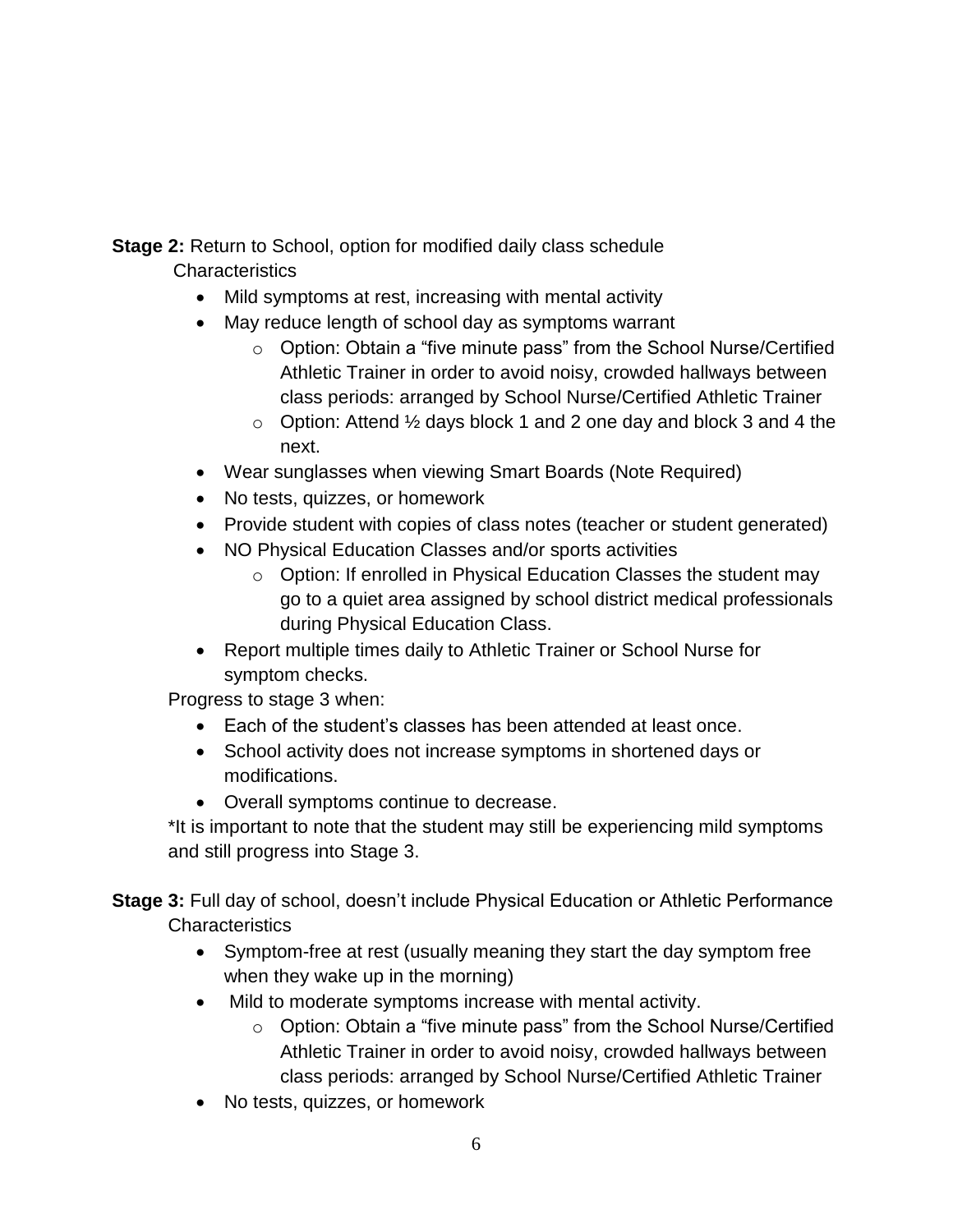- Provide student with copies of class notes (teacher or student generated)
- NO physical education classes and/or sports activities
	- $\circ$  Option: If tolerated and they don't cause increase symptoms alternative academic work may be required for Physical Education Class credit until student is cleared for physical activity.
- Report multiple times daily to Athletic Trainer or School Nurse for symptom checks.

Progress to stage 4 when:

- Symptom-free to start the school day
	- o Student should report any return of symptoms with mental activity during their regular symptom checks.
- Completion of clinical exam conducted by the appropriate healthcare professional

\*\*If the student is not able to progress past stage 3 after three weeks of time post injury has passed, where it is unlikely the student will be able to make up required academic work, School Administration, Student Services, Teachers, and District Medical Professionals and Parents/Guardians will discuss options and determine the best course of action for the student. It is possible to be withdrawn from classes and or have class load modified. In extreme lingering cases of concussion symptoms options for Section 504 Plans may be discussed. \*\*

**Stage 4:** Full academic load and begin Return-to-Play/Activity Guideline

- Resumption of current academic responsibilities once symptoms have resolved completely as determined by the appropriate school district healthcare professional and student.
- In cooperation with Student Services and teachers, a plan may be created if needed for possible modification and the gradual completion of missed tests, quizzes, and homework.
- Teachers have the discretion to apply "mastery learning" criteria for their subject matter.
- It is recommended that the student does not take more than one test per day for the first week after full academic and school load return.
- **Students are not required to makeup missed Physical Education classes due to a concussion or MTBI.**
- After student is asymptomatic for a full 24 hours in which they attend a normal day of school without modifications, gradual resumption of physical activity may resume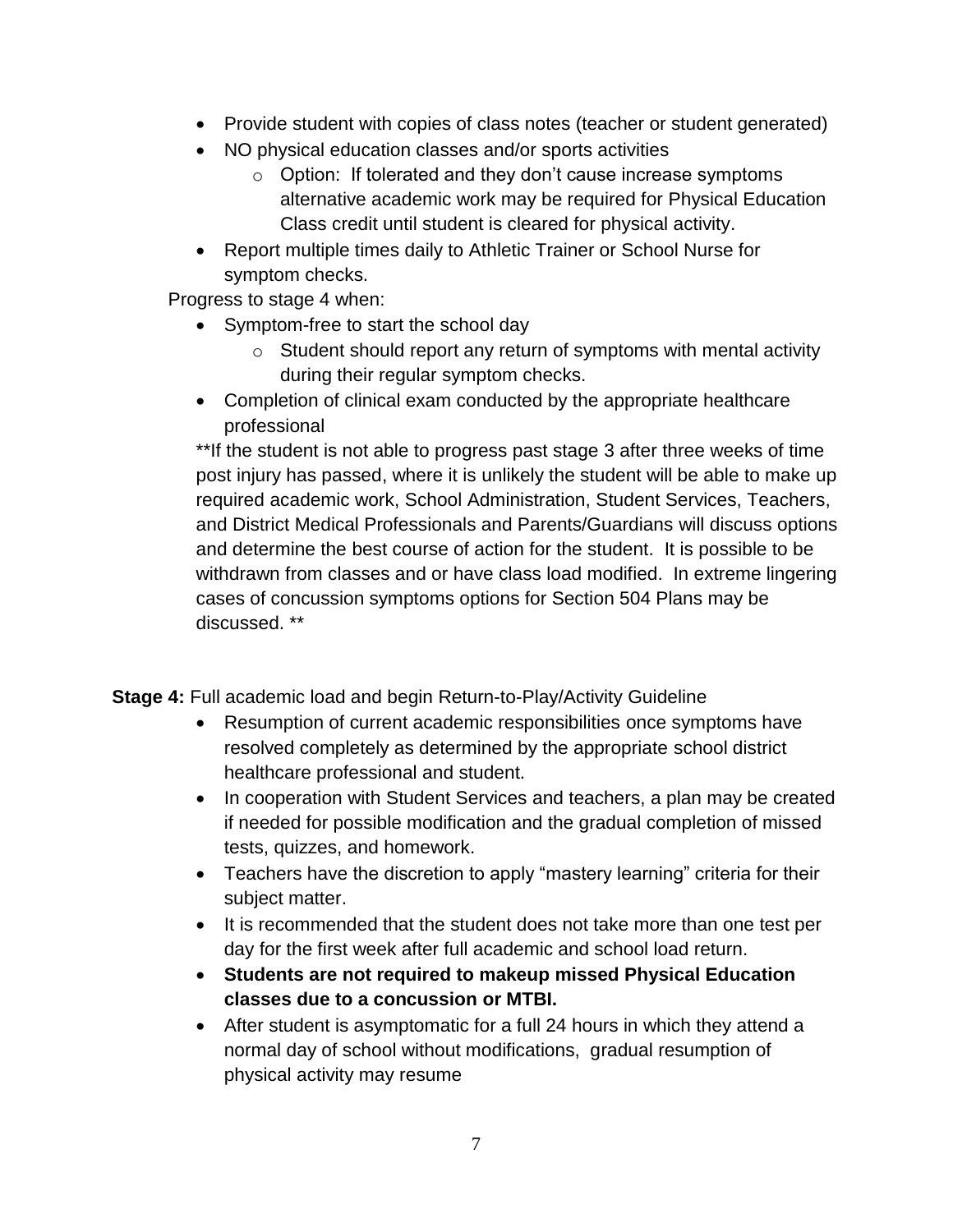- o Students will return to Physical Education classes and follow the Return-to-Activity protocol under the direction of the School Nurse and/or Certified Athletic Trainer. Conversations will need to take place so that Physical Education teachers understand the restrictions and progression of the student back to full activity.
- o Bettendorf High School Student athletes will follow the Return-to-Play protocol under the administration of the Certified Athletic Trainers after school or a time designated by the Certified Athletic Trainers, this includes out of season athletes. Bettendorf High School Student Athletes will not be asked to partake in physical education classes if enrolled until fully cleared for their sports through the Certified Athletic Trainers.
- Report daily to Certified Athletic Trainer or School Nurse for Symptom Checks, in addition they should report if symptoms re-occur at any time during the school day or return to activity/play guideline or activities assigned within the guideline.

# **Recommended Follow-Up**

- Students are encouraged to meet with student services and teachers regularly to discuss progress, grades, and status of make-up work.
- The student is encouraged to meet with the Student Services, Certified Athletic Trainers, School Nurse, or a physician to review any recurring symptoms, disrupted sleep habits, or emotional concerns.

# **Full Return to Physical Activity/Play**

- As noted earlier Bettendorf High School Student Athletes with follow the Return to Play Guidelines for Athletes as directed by the Certified Athletic Trainers and the Team Physicians.
- Return-to-Physical Activity (Physical Education/Marching Band Activities) will be followed prior to return to full participation in physical education and or activities that are school sponsored that require a sustained activity level in which the heart rate and respiration would increase past normal activity of daily living activities.
- There are 4 steps of activity with increasing intensity that must be completed without increasing or recurring concussion symptoms. Each step will take place 24 hours following the previous step. If symptoms return during any step, a 24 hour period of rest is required before repeating that step. For Bettendorf High